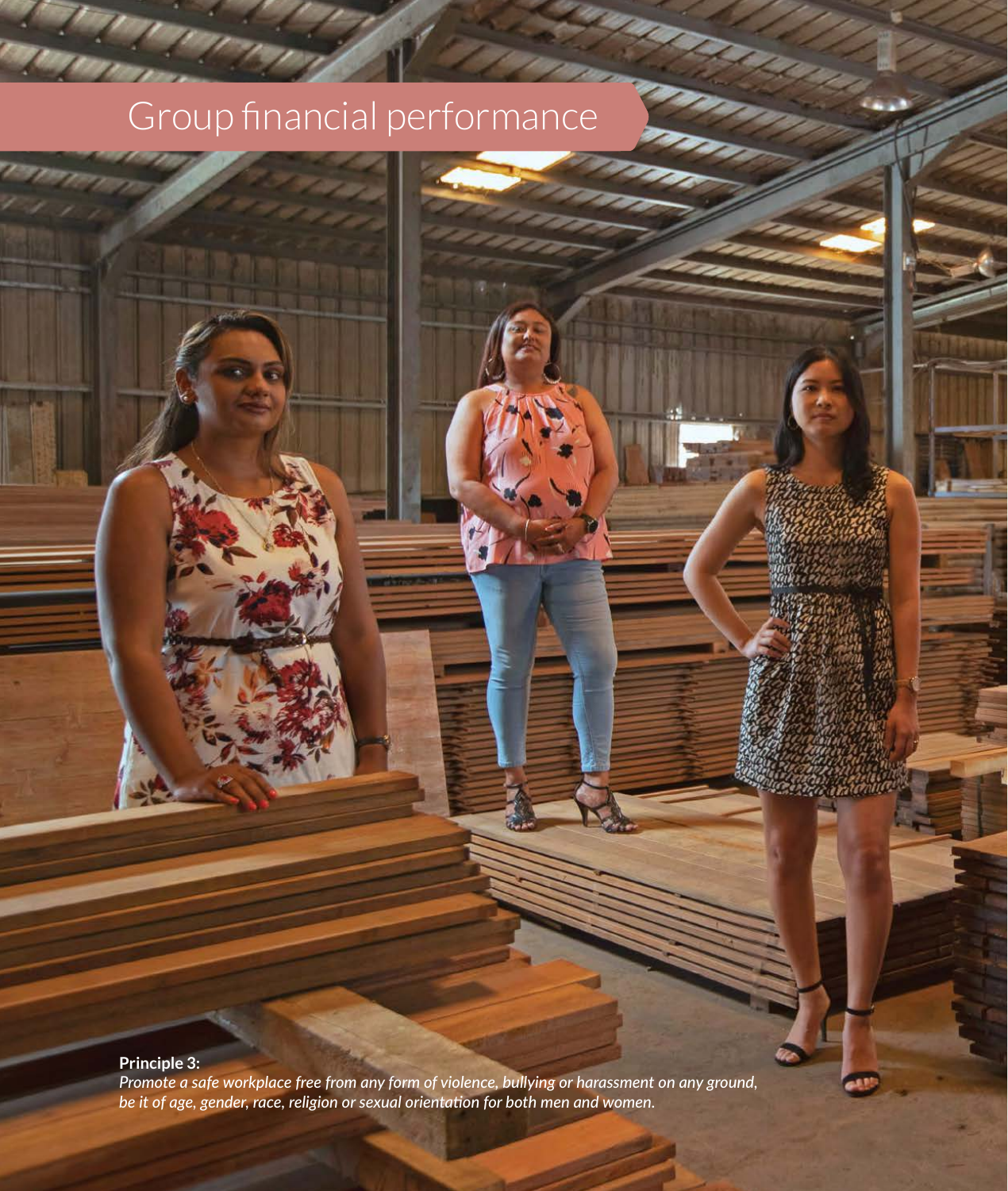**From left to right: Shameema - Taxi Driver Nadia - Police Officer Emilie - Director, Biscuit Factory Joomawtee - Charge Nurse Punardeep - Airline Pilot**

**95GROUP FINANCIAL PERFORMANCE**

**Sept 2**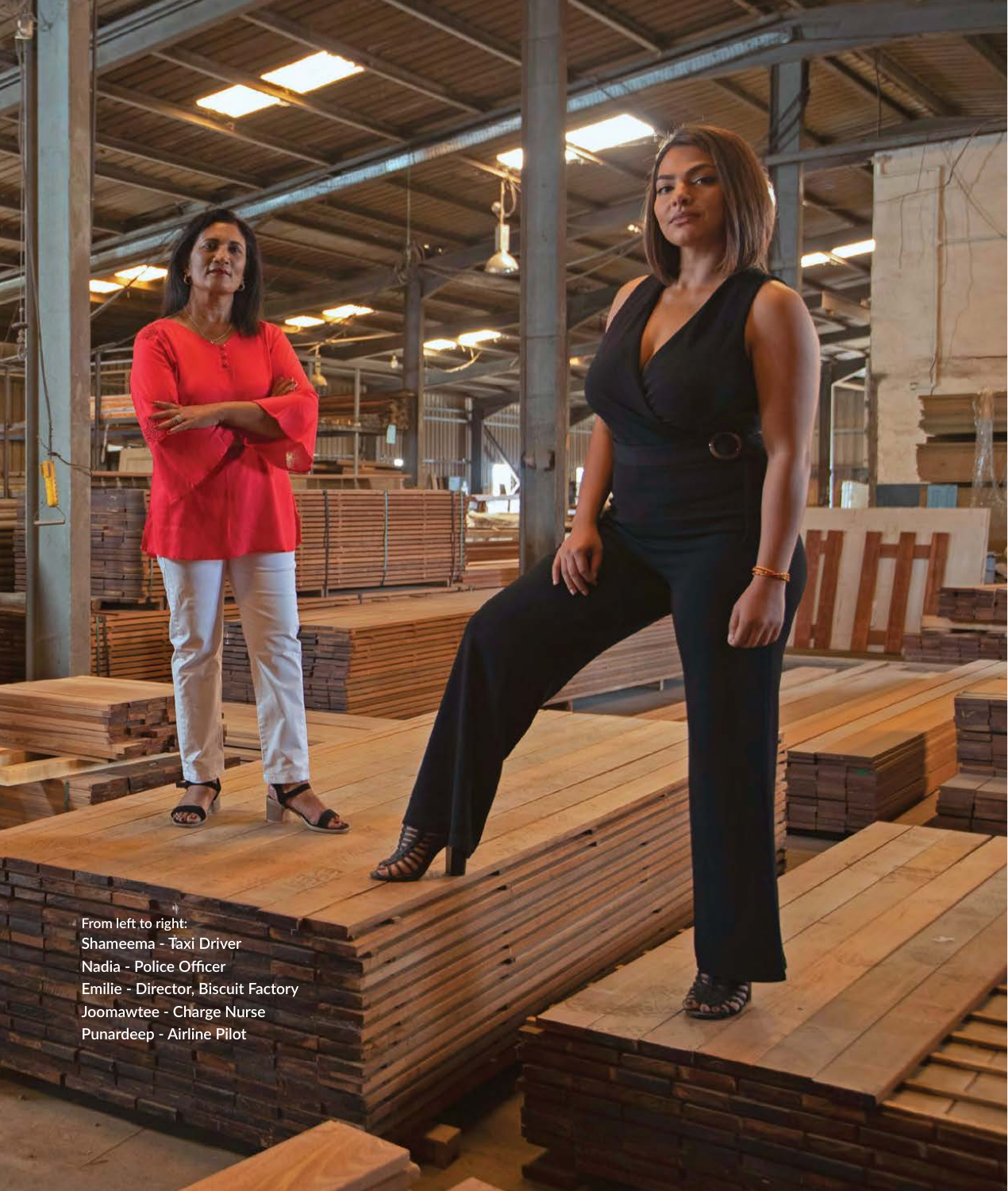### **Overview of results**

*The Group achieved a resilient performance for the year under review in the context of the challenging economic and market conditions, with profit attributable to ordinary shareholders increasing slightly by 1.4% to stand at Rs 8,019 million.*

#### **Group financial highlights**

Operating income grew by 2.0% with net interest income impacted by reduced margins and non-interest income coming under pressure as a result of unfavourable and volatile market conditions across markets

> Cost to income ratio increased to 36.9%, in line with our capacity building initiatives both from a human resource and technology perspective

Relative drop in impairment charges on account of lower additional ECL; cost of risk declined from 1.84% to 1.39% while NPL ratio dropped from 4.2% to 3.9%

Share of profit of associates down by Rs 29 million, due to lower contribution from BFCOI

Healthy liquidity positions, with a loans to deposits ratio of 60.2% and loans to funding base ratio, when including borrowings, of 51.7%; USD LCR of 146% at the level of MCB Ltd

Comfortable capital position, with both the BIS and Tier 1 ratios maintaining a notable buffer above minimum requirements

| <b>Key figures</b> |                                                        |  |
|--------------------|--------------------------------------------------------|--|
| Rs 8,019 million   | <b>Profit attributable to</b><br>ordinary shareholders |  |
| Rs 22,404 million  | Operating income                                       |  |
| 36.9%              | Cost to income ratio                                   |  |
| Rs 4.766 million   | Impairment charges<br>(incl. ECL)                      |  |
| Rs 9.739 million   | Profit before tax                                      |  |
| 11.8%              | <b>ROE</b> ratio                                       |  |
| 17.4%              | <b>BIS</b> ratio                                       |  |

#### **Outlook for FY 2021/22**

The operating context is still subject to uncertainties, with the global economic recovery remaining uneven and fragile. Notwithstanding some encouraging trends in Seychelles and Maldives on the tourism front, the future evolution of long haul travel is yet to be firmly ascertained, while further adverse dynamics, especially amidst market volatilities and supply chain constraints, could continue to impact the domestic economy. However, progress made on the vaccination front and the opening of the borders should help economic recovery, with further support expected, should the country promptly exit the FATF and EU caution lists. On the basis of our strong fundamentals and continued execution of our diversification strategy, the Group is well equipped to reap the benefits of economic recovery, with prospects on the international front in particular being encouraging.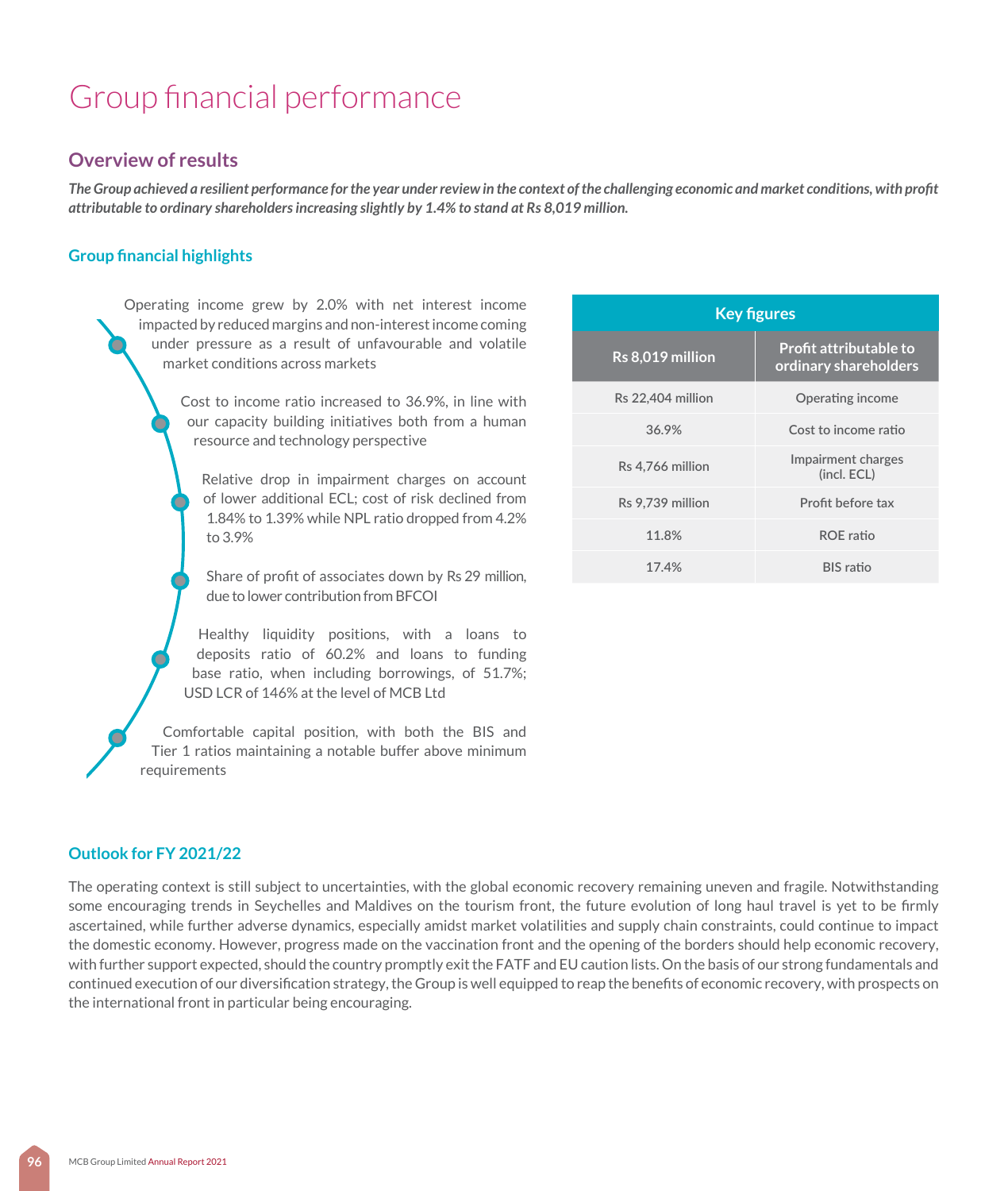**GROUP FINANCIAL PERFORMANCE 97GROUP FINANCIAL PERFORMANCE**

97

 $\Omega$ 

10

20







### **Profit before tax**





#### **Contribution to Group profit Asset breakdown by cluster**

*\* Includes profit on disposal of our shares in ICPS Ltd of Rs 356 million*

FY 2016/17 FY 2017/18 FY 2018/19 FY 2019/20 FY 2020/21

Profit attributable to ordinary shareholders Diluted EPS (right scale)



### **Operating profit before impairment**



**Profit attributable to ordinary shareholders**



0

2

4

6

Rs bn

8

10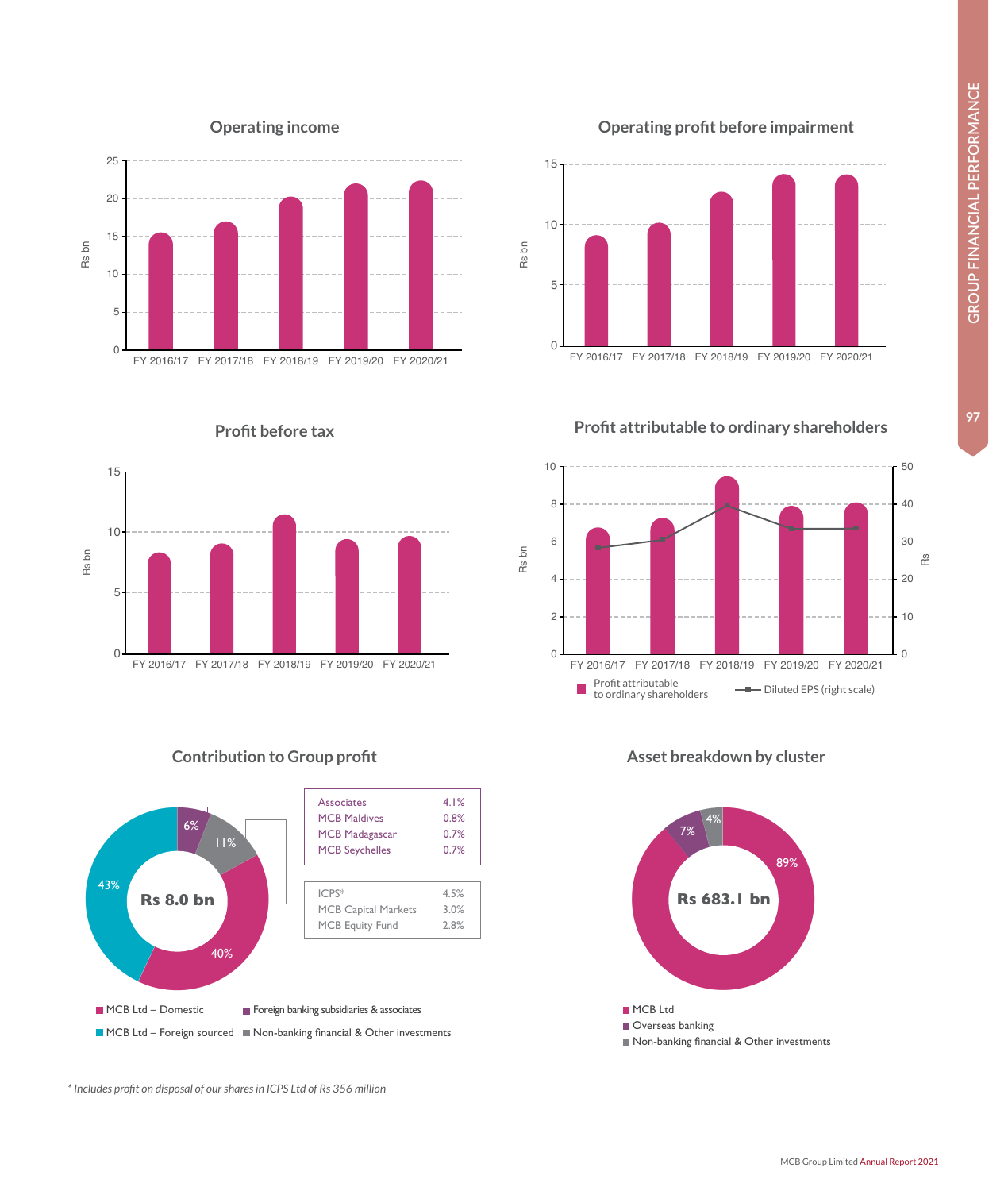**Income statement analysis**

## **Net interest income** As a % of average earning assets **Rs 14,860 million FY 2019/20 FY 2020/21** (+451 million) 3.4% 2.8%

Net interest income rose by 3.1%, driven primarily by increased investment in Government securities as a result of the persisting excess liquidity situation prevailing in most of our markets. The Bank's international loan book also witnessed a significant growth, helped further by the weakness of the Mauritian Rupee. However, net interest income in foreign currency declined marginally due to the drop in LIBOR rates.

|                  | <b>Non-interest income</b> As a % of operating income |       |
|------------------|-------------------------------------------------------|-------|
| Rs 7,544 million | FY 2019/20 FY 2020/21                                 |       |
| $(-2$ million)   | 34.4%                                                 | 33.7% |

Non-interest income remained relatively flat, with the growth in net fee and commission income offset by a dampened performance in 'other income' as explained below:

- Net fee and commission income rose by 13.3% to stand at Rs 4,460 million, supported by higher revenues mainly from regional trade financing and wealth management activities.
- 'Other income' bore the brunt of the challenging context and declined by 14.5%. Lower volumes of trading in foreign exchange coupled with high volatility in money and foreign exchange markets, contributed to a drop of Rs 459 million in net gain from financial instruments. On the other hand, other operating income remained stable, the profit of Rs 356 million realised on the disposal of our shares in ICPS Ltd being largely offset by the absence of rental income at the level of COVIFRA, as a result of our borders being closed throughout the whole financial year.

 **Net interest income** 



 **Net interest income to average earning assets**



#### **Breakdown of non-interest income**

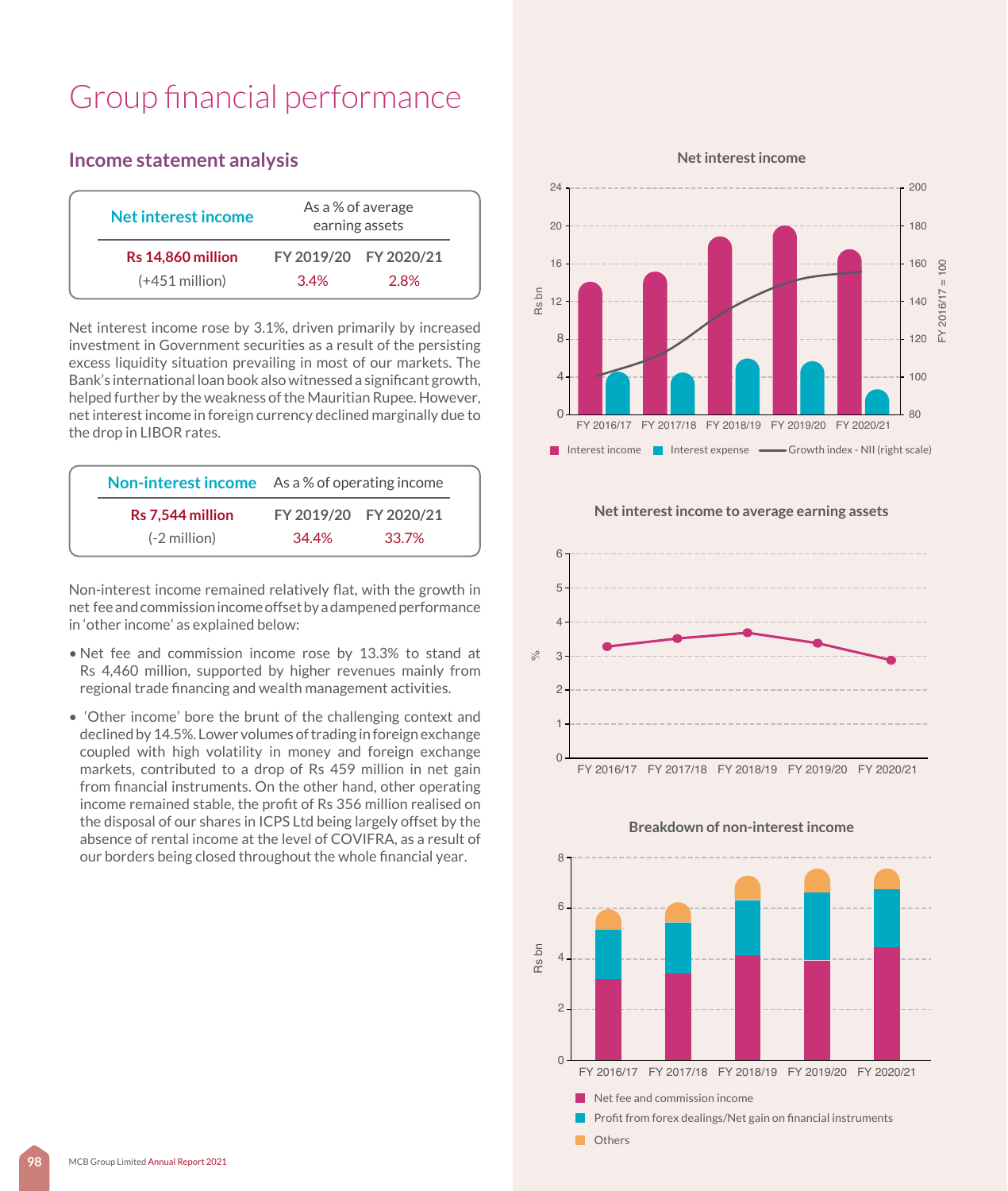99

| <b>Operating expenses</b>            | Cost to income ratio |                                |
|--------------------------------------|----------------------|--------------------------------|
| Rs 8.271 million<br>$(+479$ million) | 35.5%                | FY 2019/20 FY 2020/21<br>36.9% |

Operating expenses increased by 6.1% on account of:

- A rise of 3.1% in staff costs, which represented 55% of the cost base, on the back of continued investment in human capital;
- Continued investment in technology linked to the stepping up of the digitalisation efforts contributing to a growth of 10.6% in depreciation and amortisation costs and an increase of 9.9% in other expenses following higher software and IT related costs.

Given the growth of 2.0% in operating income, the cost to income ratio worsened by 1.4 percentage points to reach 36.9%.

| <b>Impairment charges</b> | As a % of loans and advances |                       |
|---------------------------|------------------------------|-----------------------|
| Rs 4.766 million          |                              | FY 2019/20 FY 2020/21 |
| $(-310$ million)          | 1.84%                        | 1.39%                 |

Whilst specific provisions net of recoveries increased by Rs 287 million to Rs 1,999 million, additional ECL on the Group's performing asset portfolio decreased from Rs 3,364 million to Rs 2,767 million for the period under review, leading to impairment charges declining by 6.1% to reach Rs 4,766 million. As a result, the cost of risk in relation to loans and advances thus remained high, albeit dropping by 45 basis points to reach 1.39% as at June 2021. Excluding ECL provisions, cost of risk for the year decreased from 64 to 55 basis points.

| <b>Share of profit</b><br>of associates | As a % of profit<br>for the year |                              |  |
|-----------------------------------------|----------------------------------|------------------------------|--|
| Rs 372 million<br>$(-29$ million)       | 5.0%                             | FY 2019/20 FY 2020/21<br>45% |  |

The share of profit of associates fell by Rs 29 million, principally due to lower contribution from BFCOI more than offsetting improved results at the level of Promotion and Development Ltd.

| <b>Tax expenses</b>                |       | Effective tax rate             |
|------------------------------------|-------|--------------------------------|
| Rs 1.500 million<br>$(+6$ million) | 15.7% | FY 2019/20 FY 2020/21<br>15.4% |

Tax expenses rose by 0.4%, with profit before tax rising by 2.6%, leading to our effective tax rate remaining broadly unchanged.



 **Cost to income ratio** 25 30 35 40 45 50 FY 2016/17 FY 2017/18 FY 2018/19 FY 2019/20 FY 2020/21 %

#### **Credit impairment charges\***



*<sup>\*</sup>Relate to loans & advances (including corporate notes)*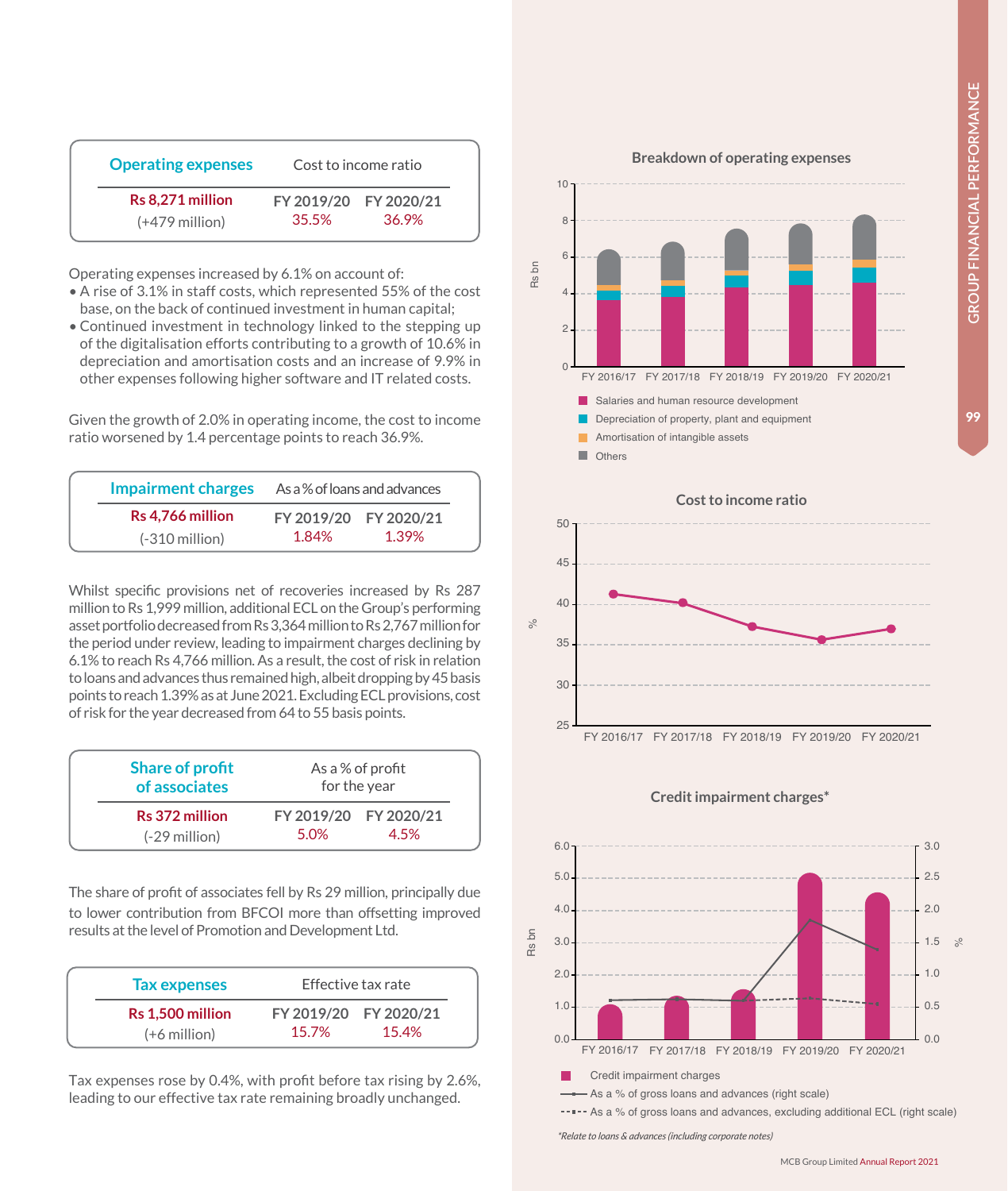### **Financial position statement analysis**

|      | Gross NPL ratio       |
|------|-----------------------|
|      | FY 2019/20 FY 2020/21 |
| 4 2% | 3.9%                  |
|      |                       |

Gross loans of the Group registered a year-on-year growth of 18.9% in FY 2020/21, supported by a broad-based increase across banking subsidiaries. Specifically, MCB Ltd posted a similar growth rate in gross loans over the period under review. This performance was driven by a significant expansion in the Bank's international loan book, linked to Energy & Commodities and Financial Institutions, while rupee depreciation also weighed in the balance. At the domestic level, the overall loan portfolio rose by 10.1% underpinned by an increase of 13.8% in the corporate segment in line with facilities provided to support operators amidst the current context. The retail segment exposures increased by only 1.7% with mortgages, however, increasing at a higher rate of 4.7%. For its part, corporate notes rose by 7.7% to Rs 25.5 billion. On the asset quality side, gross NPL ratio reached 3.9% as at June 2021 compared to 4.2% one year earlier, partly explained by the expansion in loans and advances while the net NPL ratio declined from 2.9% to 2.5% as at 30 June 2021.

| FY 2019/20 FY 2020/21<br>Rs 587.1 billion<br>$(+139.9)$ billion)<br>57.0%<br>51.7% | <b>Funding</b> | Loans to funding base ratio |
|------------------------------------------------------------------------------------|----------------|-----------------------------|
|                                                                                    |                |                             |
|                                                                                    |                |                             |

Total deposits of the Group increased by 29.0% to reach Rs 504.0 billion as at 30 June 2021, underpinned by growth across banking subsidiaries. In particular, MCB Ltd recorded a rise of 28.0% in its deposit base. While rupee-denominated deposits grew by 9.2%, foreign currency deposits of the Bank increased by 55.8%, reflecting our commercial initiatives as well as the impact of the rupee depreciation. For its part, 'other borrowed funds' went up by 47.1% to reach Rs 77.1 billion, in line with funding initiatives undertaken by MCB Ltd with a view to supporting its international business activities. In addition, the Group has implemented a Multi-Currency Note Programme in order to finance its growth opportunities, with a first issue of Notes amounting to Rs 2.0 billion made in June 2021, the proceeds of which were invested in the capital of the Bank to support its business expansion.

| <b>June 2021</b>                | Rs m    | Y.o.y.<br>growth $(\%)$ |
|---------------------------------|---------|-------------------------|
| <b>Loans to customers</b>       | 288,238 | 14.3                    |
| Agriculture and fishing         | 8,409   | 18.6                    |
| Manufacturing                   | 16,680  | (2.9)                   |
| of which EPZ                    | 2,830   | (5.0)                   |
| Tourism                         | 32,638  | 29.1                    |
| Transport                       | 9.652   | 11.5                    |
| Construction                    | 19,777  | 5.8                     |
| Financial and business services | 50,808  | 4.3                     |
| Traders                         | 67.663  | 42.6                    |
| Personal and professional       | 46,050  | 2.7                     |
| of which credit cards           | 830     | 5.1                     |
| of which housing                | 33,441  | 5.1                     |
| Global Business Licence holders | 19,770  | 2.5                     |
| Others                          | 16,791  | 12.3                    |
| <b>Loans to banks</b>           | 15,081  | 421.8                   |
| <b>Total</b>                    | 303,319 | 18.9                    |

*Note: Figures may not add up to totals due to rounding.*

| <b>Loans and advances</b><br>as at June 2021 | Rs m    | Y.o.y.<br>growth $(\%)$ | <b>Mix</b><br>$(\%)$ |
|----------------------------------------------|---------|-------------------------|----------------------|
| Retail customers                             | 46.739  | 2.5                     | 15.4                 |
| Credit cards                                 | 872     | 5.1                     | 0.3                  |
| Mortgages                                    | 33,441  | 5.1                     | 11.0                 |
| Other retail loans                           | 12,426  | (3.9)                   | 4.1                  |
| Corporate customers                          | 136,650 | 12.6                    | 45.1                 |
| Entities outside Mauritius <sup>®</sup>      | 103.395 | 23.6                    | 34.1                 |
| Government                                   | 1.454   | (2.1)                   | 0.5                  |
| <b>Banks</b>                                 | 15.081  | 421.8                   | 5.0                  |
| <b>Total loans</b>                           | 303,319 | 18.9                    | 100.0                |
| Corporate notes                              | 25,479  | 7.7                     |                      |
| <b>Total loans and</b><br>advances           | 328,798 | 18.0                    | □                    |
| * Relate to MCB Ltd                          |         |                         |                      |

| <b>Off balance sheet items</b><br>as at 30 June 2021                                                         | Rs m    | Y.o.y.<br>growth $(\%)$ |
|--------------------------------------------------------------------------------------------------------------|---------|-------------------------|
| Acceptances, guarantees, letters<br>of credit, endorsements and other<br>obligations on account of customers | 127.108 | 94.I                    |
| Commitments                                                                                                  | 6,711   | (8.3)                   |
| Others                                                                                                       | 8       | (83.2)                  |
| Total                                                                                                        | 133.837 | 83.6                    |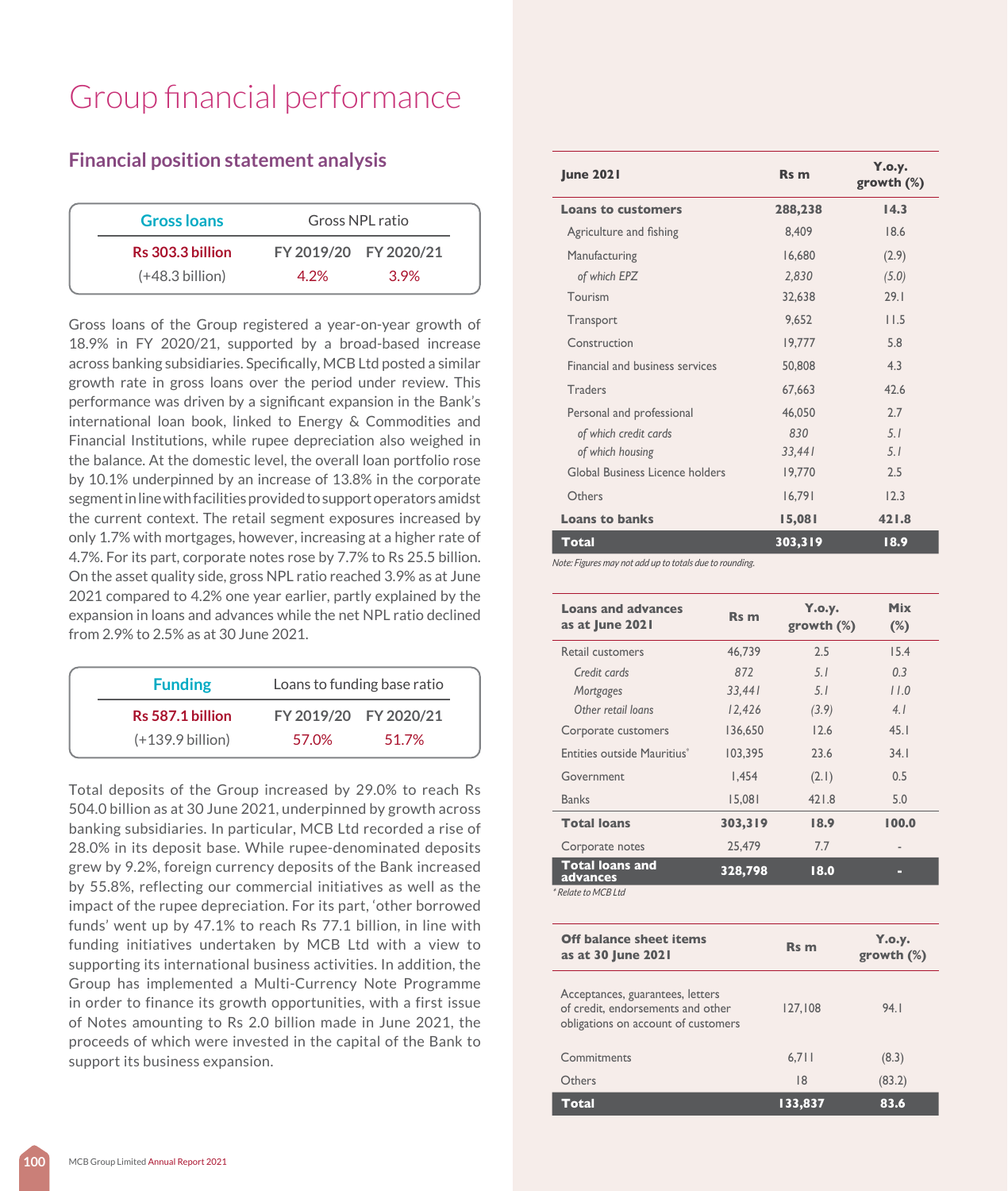101

| Investment securities<br>and Cash & cash<br>equivalents |      | Liquid assets to total assets |
|---------------------------------------------------------|------|-------------------------------|
| Rs 322.5 billion                                        |      | FY 2019/20 FY 2020/21         |
| $(+95.9 billion)$                                       | 426% | 47 2%                         |
|                                                         |      |                               |

Liquid assets of the Group grew by 42.3% during the last financial year. This was characterised by: (i) an increase of 53.7% in cash and cash equivalents, including placements, mainly through balances with banks abroad and unrestricted balances with Central Banks (ii) a rise of 39.3% in investment securities (excluding shares and corporate notes) amidst high liquidity levels in several markets; and (iii) a growth of 13.9% in mandatory balances with Central Banks.

Overall, the above-mentioned liquid assets as a percentage of funding base stood at 54.9% as at 30 June 2021 (FY 2019/20: 50.7%). Banking subsidiaries generally maintained healthy liquidity positions with MCB Ltd displaying comfortable liquidity ratios in both rupee terms and foreign currencies.

| Shareholders' funds | Return on equity |                       |  |  |  |
|---------------------|------------------|-----------------------|--|--|--|
| Rs 72.9 billion     |                  | FY 2019/20 FY 2020/21 |  |  |  |
| $(+10.3\,$ billion) | 13.3%            | 11.8%                 |  |  |  |

Shareholders' funds increased by 16.5% reflecting a growth of 14.4% (+Rs 7.3 billion) in retained earnings net of the interim dividend and a rise of Rs 3.0 billion in other reserves.

Notwithstanding the significant growth in risk-weighted assets, the Group maintained comfortable capitalisation levels with the BIS ratio standing at 17.4% as at June 2021, of which 16.1% in terms of Tier 1.



**Liquidity position**

- Loans to deposits ratio (right scale)





*Note: Capital adequacy figures are based on Basel III*

# **Assets mix as at 30 June 2021**